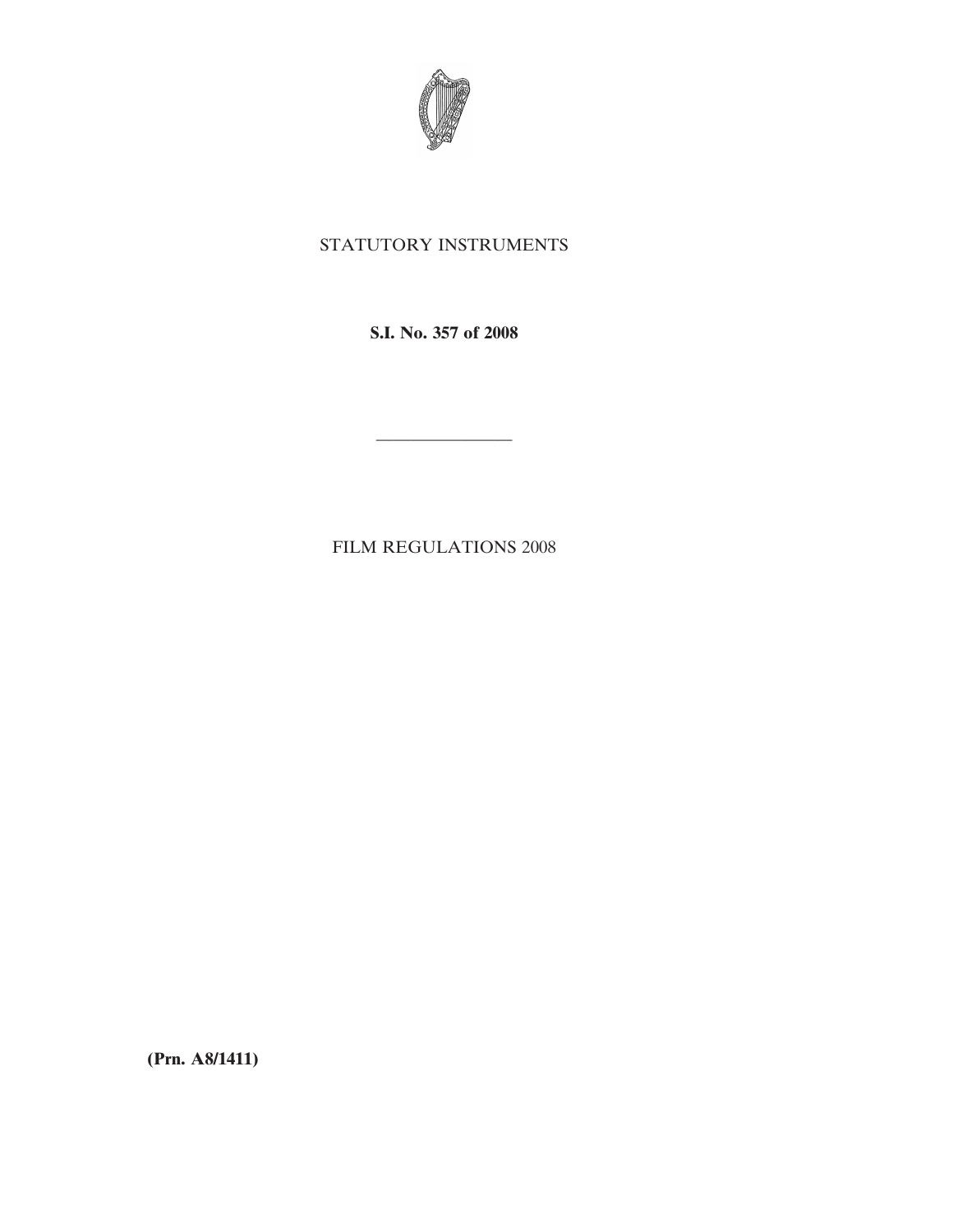## S.I. No. 357 of 2008

## FILM REGULATIONS 2008

#### ARRANGEMENT OF REGULATIONS

## *PART 1*

## GENERAL.

1. Citation and commencement

2. Interpretation

## *PART 2*

Application to the Revenue Commissioners for certification and the information and documentation to be provided in or with such application

3. Application for certification — general

4. Application for certification — specific

## *PART 3*

Categories of films eligible for certification by the Revenue **COMMISSIONERS** 

5. Categories of films eligible for certification

6. Categories of films not eligible for certification

## *PART 4*

Issue of authorisation by the Minister for Arts, Sport and Tourism

7. Issue of authorisation

## *PART 5*

Records to be maintained and provided by a qualifying company

- 8. Types of records
- 9. Records to indicate certain breakdown of expenditure

## *PART 6*

Notification of completion of production and provision of copies of film and compliance report

- 10. Notification of completion of production
- 11. Provision of copies of film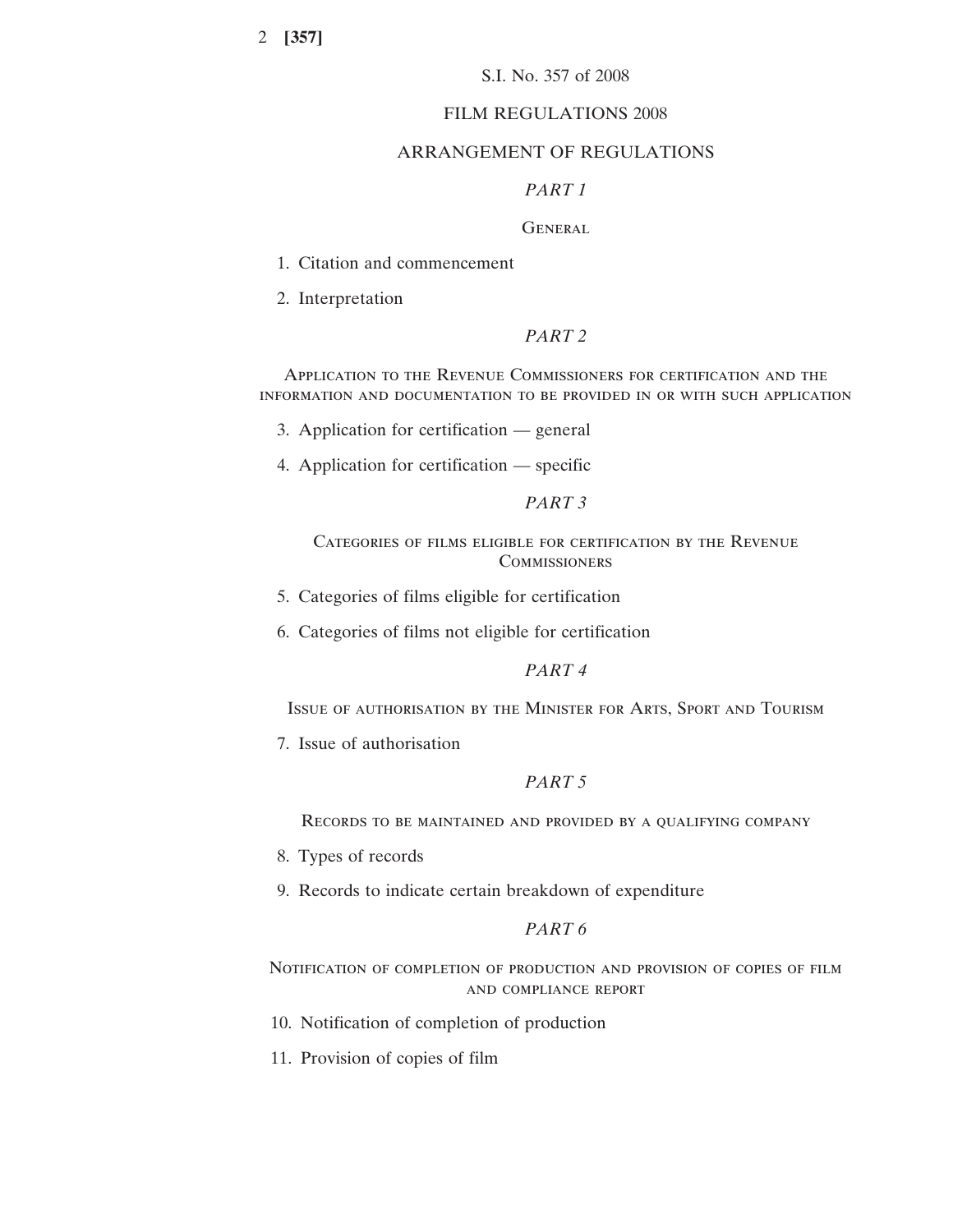12. Compliance report — certificate issued by the Revenue Commissioners

*PART 7*

The type of expenditure that may be accepted by the Revenue Commissioners as expenditure on the production of a qualifying film

13. Acceptable expenditure

14. Unacceptable expenditure

## *PART 8*

Eligible goods, services and facilities and conditions to be satisfied

15. Interpretation — Part 8

16. Eligible goods, services and facilities

17. Other person engaged

## *PART 9*

#### **MISCELLANEOUS**

18. Currency exchange rate

### *PART 10*

**REVOCATION** 

19. Revocation

## SCHEDULE 1

## Documentation to accompany an application made for a certificate under  $s$  section  $481(2A)$  of the Act

#### SCHEDULE 2

## Categories of films eligible for certification by the Revenue **COMMISSIONERS**

## SCHEDULE 3

Categories of films not eligible for certification by the Revenue **COMMISSIONERS** 

#### SCHEDULE 4

Documents to accompany a compliance report in relation to a qualifying FILM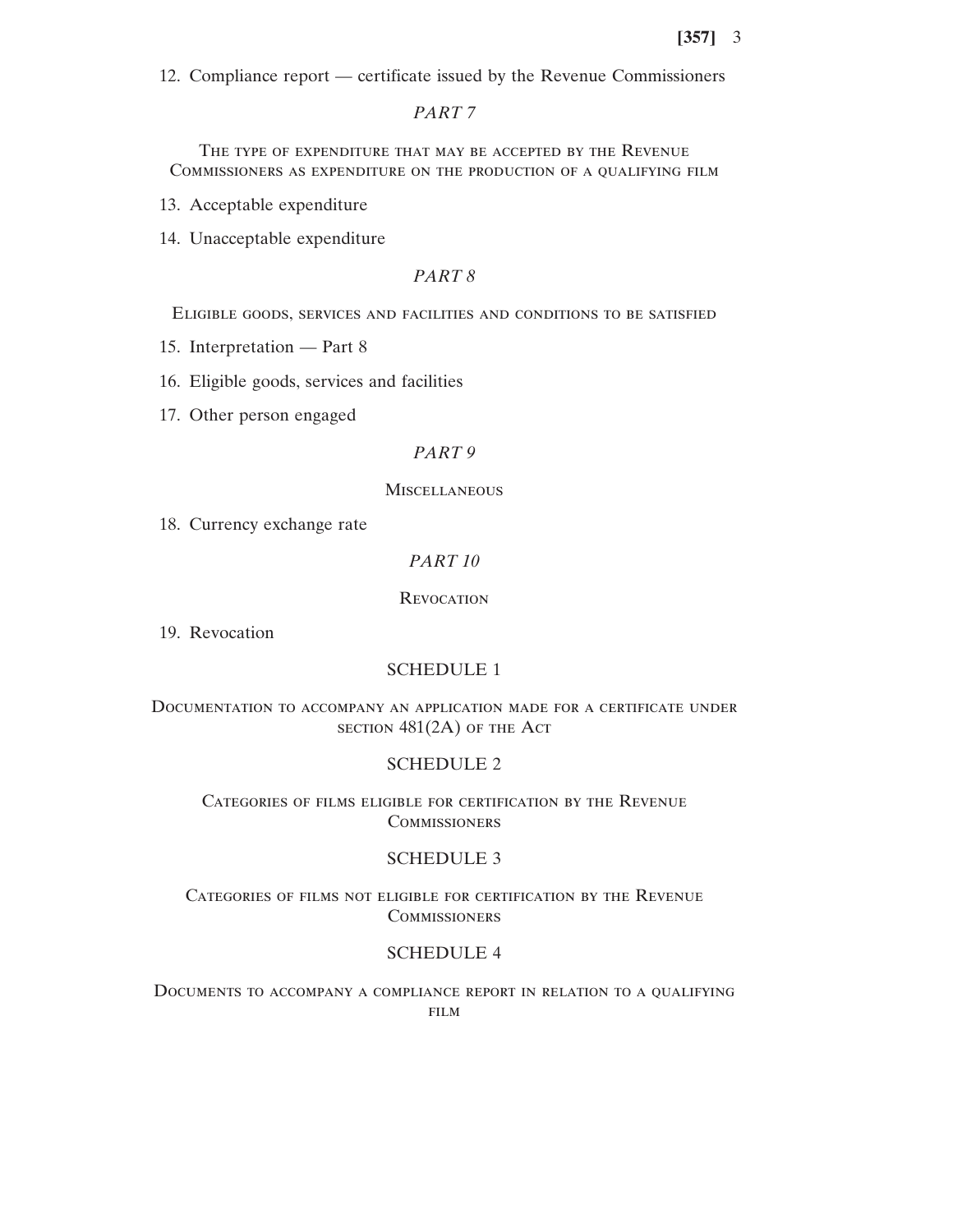#### FILM REGULATIONS 2008

The Revenue Commissioners in exercise of the powers conferred on them by section 481 (as amended by section 28 of the Finance Act 2004 (No. 8 of 2004)) of the Taxes Consolidation Act 1997 (No. 39 of 1997), with the consent of the Minister for Finance, and with the consent of the Minister for Arts, Sport and Tourism in relation to the matters to be considered regarding the issue of authorisations under subsection (2) of section 481, hereby make the following regulations:

#### *PART 1*

## **GENERAL**

#### *Citation and commencement*

1. (1) These Regulations may be cited as the Film Regulations 2008.

(2) These Regulations come into operation on 12 September 2008.

#### *Interpretation*

2. (1) In these Regulations, except where the context otherwise requires—

"Act" means the Taxes Consolidation Act 1997 (No. 39 of 1997);

"auditor" means a person qualified for appointment as auditor of a company in accordance with Part X (as amended) of the Companies Act 1990 (No. 33 of 1990);

"eligible goods, services and facilities" means goods, services and facilities which are goods, services and facilities for the purposes of section  $481(2A)(g)(iv)(II)$ of the Act by virtue of Part 8;

"film" has the same meaning as in section 481 of the Act;

"Minister" means the Minister for Arts, Sport and Tourism;

"qualifying company" has the same meaning as in section 481 of the Act;

"qualifying film" has the same meaning as in section 481 of the Act;

"records", in respect of records to which Part 5 relates, includes records held in a machine readable form;

"relevant investment" has the same meaning as in section 481 of the Act;

*Notice of the making of this Statutory Instrument was published in "Iris Oifigiu´il" of* 12*th September*, 2008.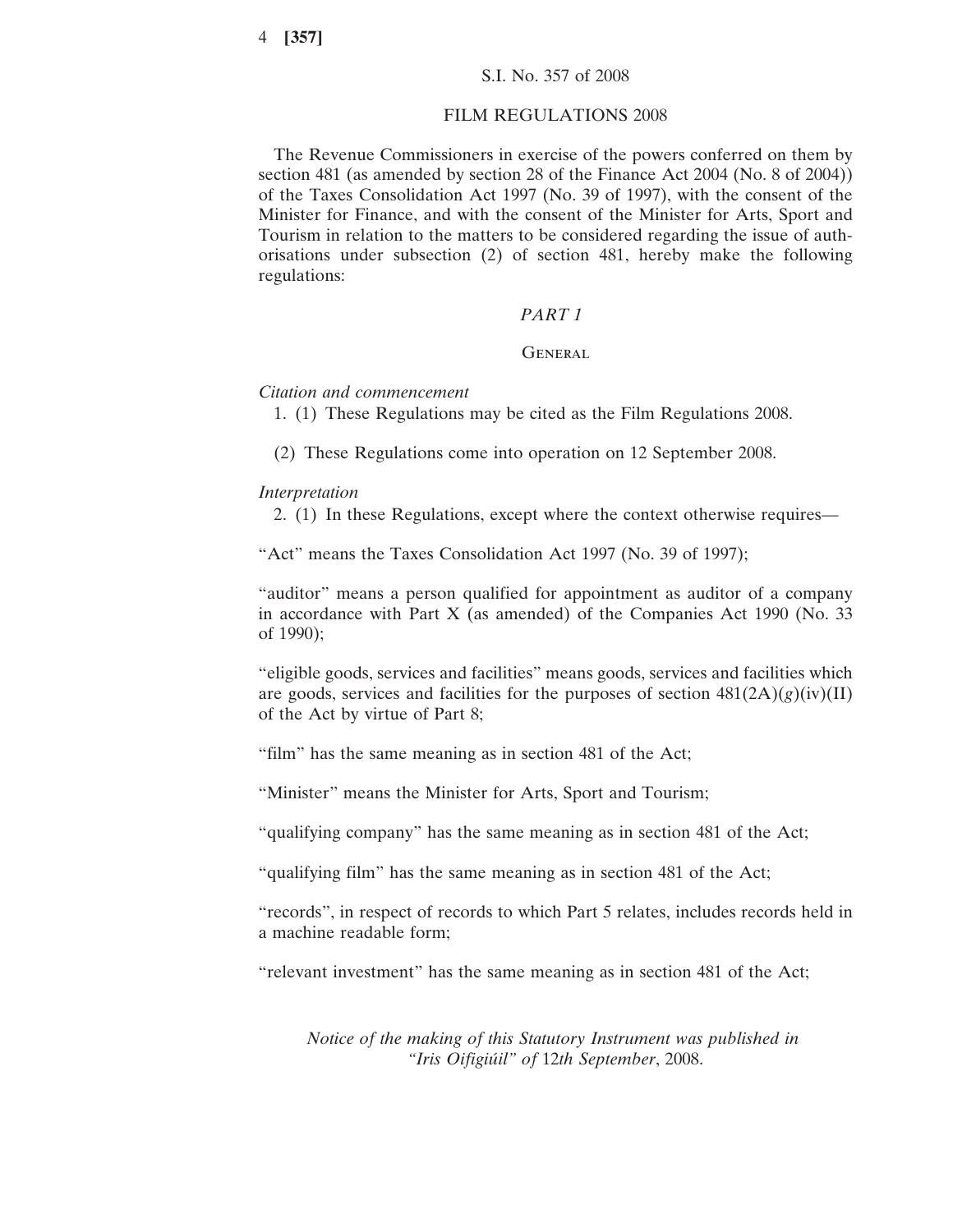"top sheet production expenditure summary" means a summary of those items of expenditure that may be accepted by the Revenue Commissioners, in accordance with Part 7, classified into the principal categories of the film production budget or in such a form and containing such information as the Revenue Commissioners may direct.

(2) Subject to paragraph (1), a word or expression that is used in these Regulations and is also used in the Tax Acts has, except where the context otherwise requires, the same meaning in these Regulations as in those Acts.

## *PART 2*

Application to the Revenue Commissioners for certification and the information and documentation to be provided in or with such application

#### *Application for certification* — *general*

3. (1) An application for a certificate under section 481 of the Act in relation to a film shall be made by a qualifying company under subsection (2A) of that section and shall be submitted to the Revenue Commissioners at least 21 days prior to the earlier of—

- (*a*) the commencement of the raising of relevant investments, or
- (*b*) the commencement of the principal photography, the first animation drawings or the first model movement, as the case may be.

(2) An application made in accordance with paragraph (1) shall be made in the form prescribed for that purpose by the Revenue Commissioners.

#### *Application for certification* — *specific*

4. (1) Each application made to the Revenue Commissioners for a certificate under section  $481(2A)$  of the Act shall be accompanied by the supporting documents listed in Schedule 1 and such documents shall be included in the order and manner listed in that Schedule.

(2) The information required in each section of the application form shall be provided in full.

#### *PART 3*

## Categories of films eligible for certification by the Revenue **COMMISSIONERS**

#### *Categories of films eligible for certification*

5. The categories of films listed in Schedule 2 shall be the categories of films eligible for certification by the Revenue Commissioners.

## *Categories of films not eligible for certification*

6. The categories of films listed in Schedule 3 shall not be categories of films eligible for certification by the Revenue Commissioners.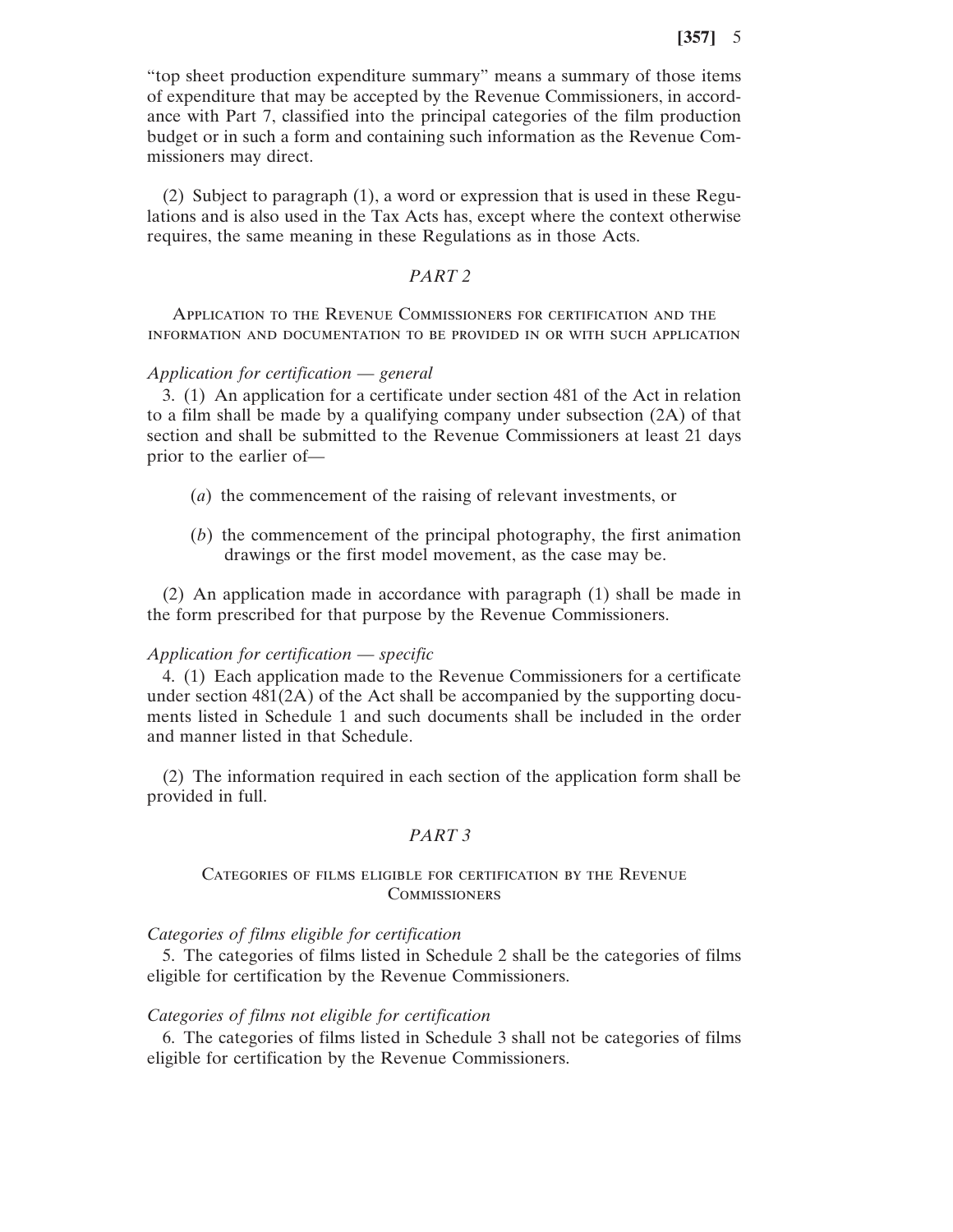## *PART 4*

Issue of authorisations by the Minister for Arts, Sport and Tourism

## *Issue of authorisation*

7. An authorisation shall not be given by the Minister under section 481(2) of the Act in relation to a film unless—

- (*a*) the film is within a category of film eligible for certification by the Revenue Commissioners, and
- (*b*) the Minister is satisfied that the film will either or both—
	- (i) act as an effective stimulus to film making in Ireland through, among other things, the provision of quality employment and training opportunities, and
	- (ii) be of importance to the promotion, development and enhancement of the national culture including, where applicable, the Irish language.

#### *PART 5*

Records to be maintained and provided by a qualifying company

## *Types of records*

8. (1) The records which a qualifying company shall provide to the Revenue Commissioners when requested to do so for the purposes of section  $481(2C)(c)$ of the Act shall include—

- (*a*) the books of first entry, including a cash receipts book, purchases day book, cheque payments book, creditors ledger and petty cash book,
- (*b*) trial balance, all ledgers and journals to which all transactions are posted,
- (*c*) the back-up documentation from which the books of first entry were completed, including—
	- (i) suppliers' invoices, credit notes, statements, and delivery notes,
	- (ii) cheque stubs and petty cash vouchers, and
	- (iii) bank statements and correspondence including those items verifying lodgements into bank accounts and transfers out of such accounts,

and

(*d*) auditors' linking documents including documents drawn up in the making up of accounts and showing details of the calculations linking the records to the accounts.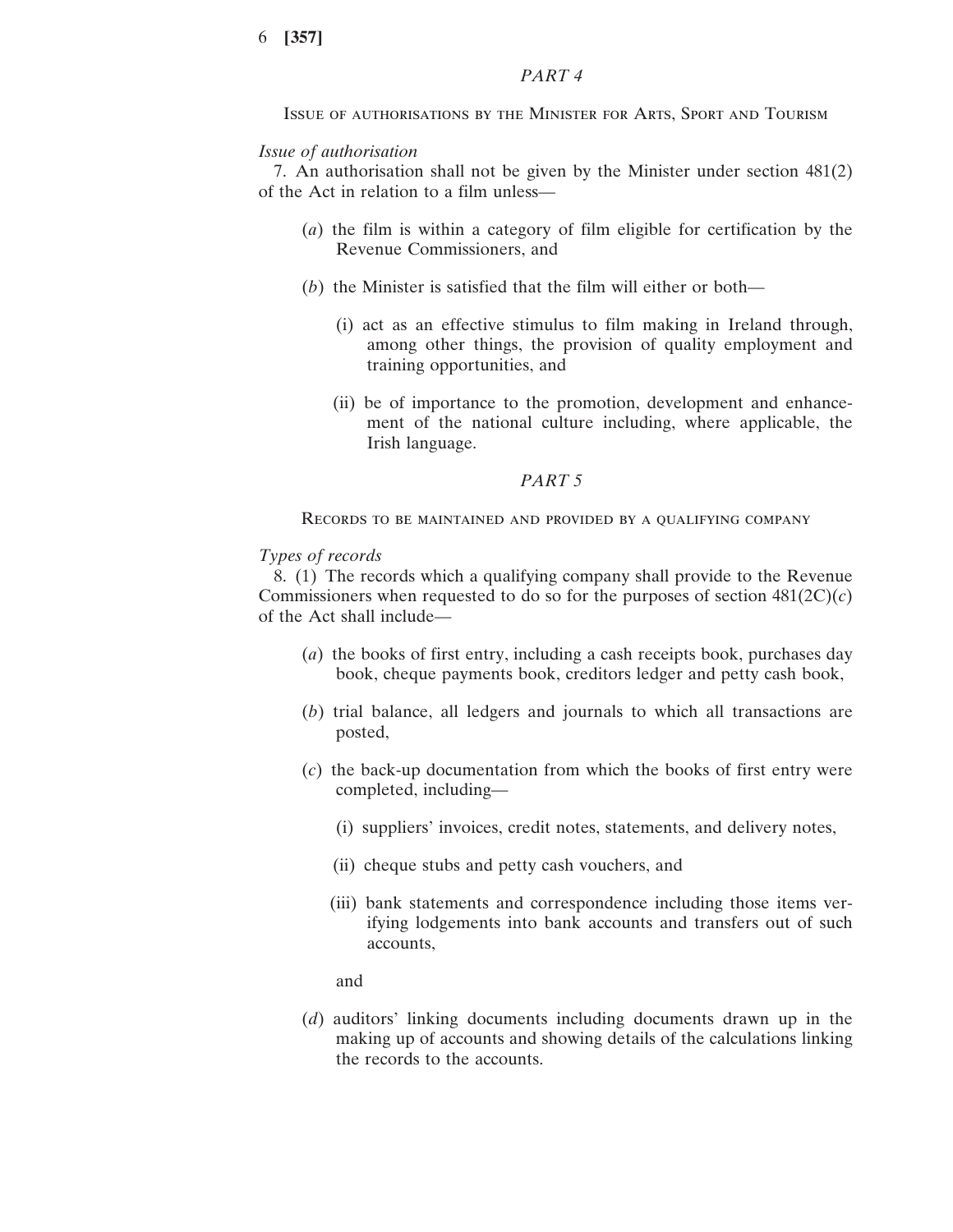(2) Notwithstanding any other provision of the Act, the Revenue Commissioners may request the records to which paragraph (1) relates at any time within a period of up to 6 years after the later of—

- (*a*) first delivery and acceptance of the qualifying film, or
- (*b*) where the qualifying company fails to submit a complete compliance report on time, within 6 years of the provision of such report.

#### *Records to indicate certain breakdown of expenditure*

9. The records which a qualifying company shall provide to the Revenue Commissioners when requested to do so for the purposes of section  $481(2C)(c)$ of the Act shall include records which provide a breakdown of expenditure to show—

- (*a*) the amount of money expended directly on the employment of eligible individuals and on the provision of eligible goods, services and facilities, and
- (*b*) the amount of money expended otherwise than in accordance with paragraph (*a*).

## *PART 6*

## Notification of completion of production and provision of copies of film and compliance report

## *Notification of completion of production*

10. A qualifying company shall within 4 months of the completion of production of a qualifying film, notify the Revenue Commissioners in writing of the date of such completion of production.

#### *Provision of copies of film*

11. (1) A qualifying company shall within 4 months of the completion of production of a qualifying film, provide 2 copies of the film to the Revenue Commissioners and 2 copies of the film to the Minister.

(2) The copies of the film shall be provided in DVD or VHS PAL format or such other format as may be specified in the certificate issued by the Revenue Commissioners in relation to the film.

(3) The copies of the film shall be forwarded to the Revenue Commissioners and to the Minister by registered post.

#### *Compliance report* — *certificate issued by the Revenue Commissioners*

12. (1) A qualifying company shall within 4 months of the completion of production of a qualifying film, provide a compliance report in relation to the film to the Revenue Commissioners.

(2) Such report shall be made in the form prescribed for that purpose by the Revenue Commissioners.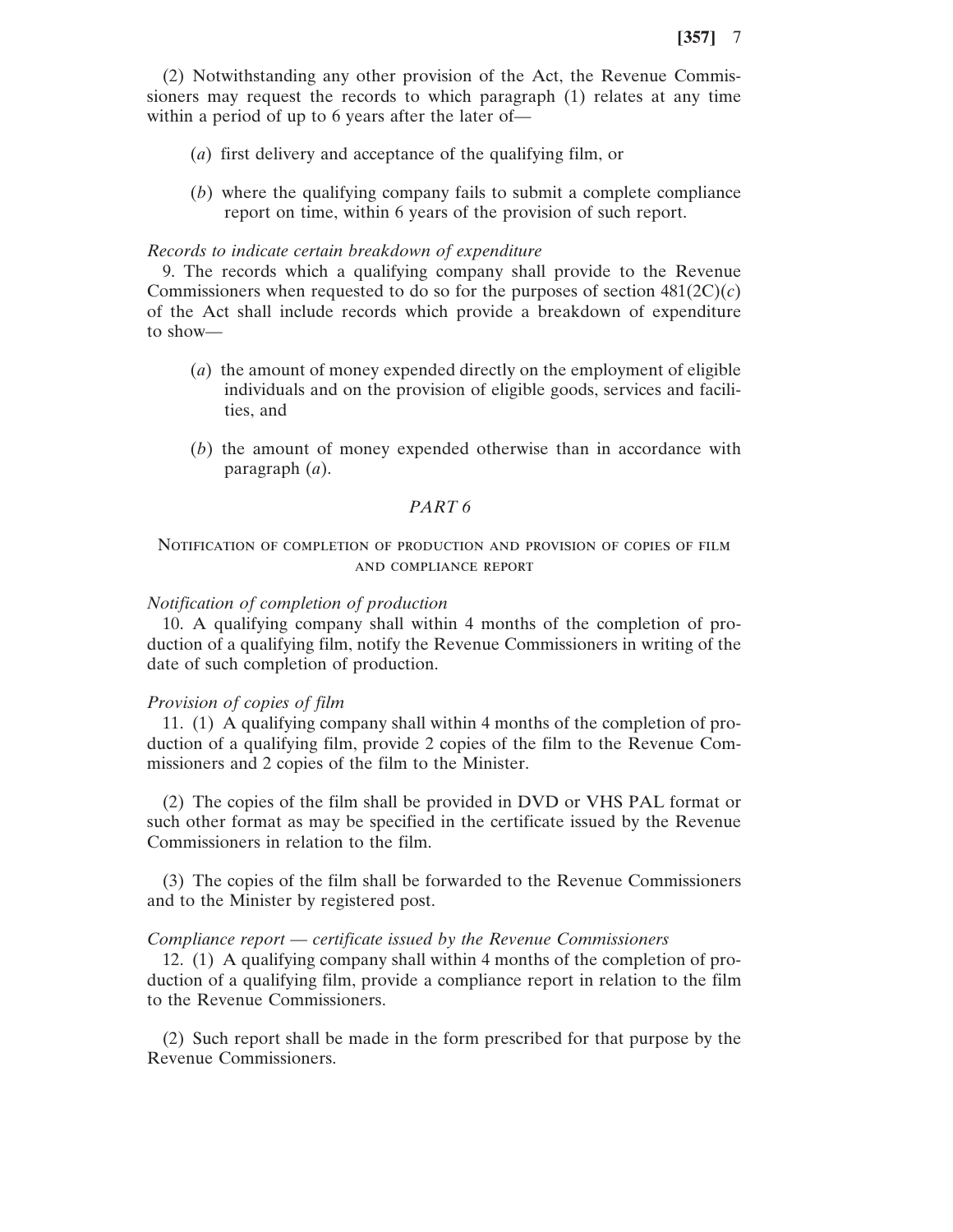(3) Such report shall include the items listed in Schedule 4.

(4) Such report shall be forwarded to the Revenue Commissioners by registered post.

#### *PART 7*

The type of expenditure that may be accepted by the Revenue Commissioners as expenditure on the production of a qualifying film

#### *Acceptable expenditure*

13. Subject to Regulation 14, the type of expenditure which may be accepted by the Revenue Commissioners as expenditure on the production of a qualifying film shall include all expenditure necessary to produce the film from the development phase up to and including post-production together with the cost of providing an archive print.

#### *Unacceptable expenditure*

14. No sum shall be included in the type of expenditure which may be accepted by the Revenue Commissioners as expenditure on the production of a qualifying film in respect of any of the following—

- (*a*) costs associated with the distribution or promotion of the film,
- (*b*) costs arising after delivery of the materials contracted for with the relevant distributor or broadcaster,
- (*c*) legal, accountancy and other costs of raising relevant investments,
- (*d*) costs of organising or providing pre-sales monies including those connected with facilitating a return for investors,
- (*e*) costs of acquiring rights other than those necessary for the production of the film,
- (*f*) expenditure on capital assets used in the production of the film which are not used up in that process,
- (*g*) amounts that are paid out of, or are dependent on, or arise from rights in, the receipts, earnings or profits of the film, and
- (*h*) fees or other payments deferred unless the payment of such sums is made no later than 4 months after the first occasion on which the completed film is delivered to any financier or distributor thereof.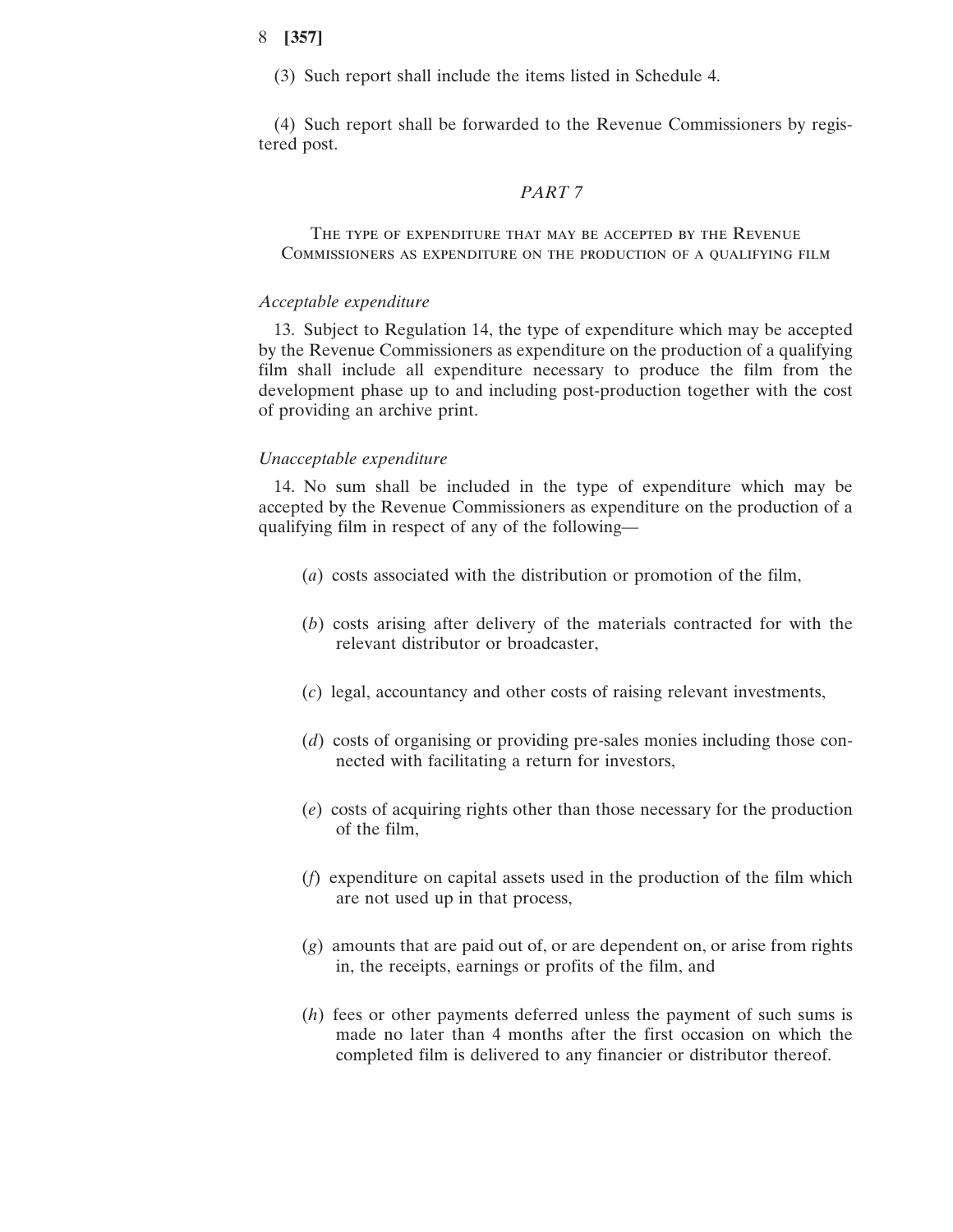## *PART 8*

Eligible goods, services and facilities and conditions to be satisfied

*Interpretation* — *Part 8* 15. In this Part—

"provided within the State" means—

- (*a*) (i) in the case of goods which are dispatched or transported, that the dispatch or transportation to the person to whom they are provided begins in the State, and
	- (ii) in the case of goods which are not dispatched or transported, that the goods are located in the State at the time they are provided,
- (*b*) in the case of facilities, that the facilities are located in the State,
- (*c*) in the case of transport, that the transportation takes place within the State, or, where transportation takes place across borders, that the journey begins or ends in the State, and
- (*d*) in the case of a service, that the activities constituting such a service are carried on in the State and that any goods, facilities or transport associated with such service satisfy the conditions of paragraph (*a*), (*b*) or (*c*) of this definition, as the case may be;

"relevant person" means a person carrying on a business in the State from a fixed place of business.

#### *Eligible goods, services and facilities*

16. Subject to Regulation 17, goods, services and facilities are goods, services and facilities for the purposes of section  $481(2A)(g)(iv)(II)$  of the Act where they are used or consumed in the State in the production of a qualifying film and they are provided within the State by a relevant person directly or indirectly to a qualifying company.

#### *Other person engaged*

17. Where a relevant person engages, or arranges for another person to provide goods, services or facilities, such goods, services or facilities shall not be goods, services and facilities for the purposes of section  $481(2A)(g)(iv)(II)$  of the Act unless that other person is also a relevant person.

#### *PART 9*

#### **MISCELLANEOUS**

#### *Currency exchange rate*

18. The currency exchange rate to be applied to the expenditure on the production of a qualifying film, in any application to the Revenue Commissioners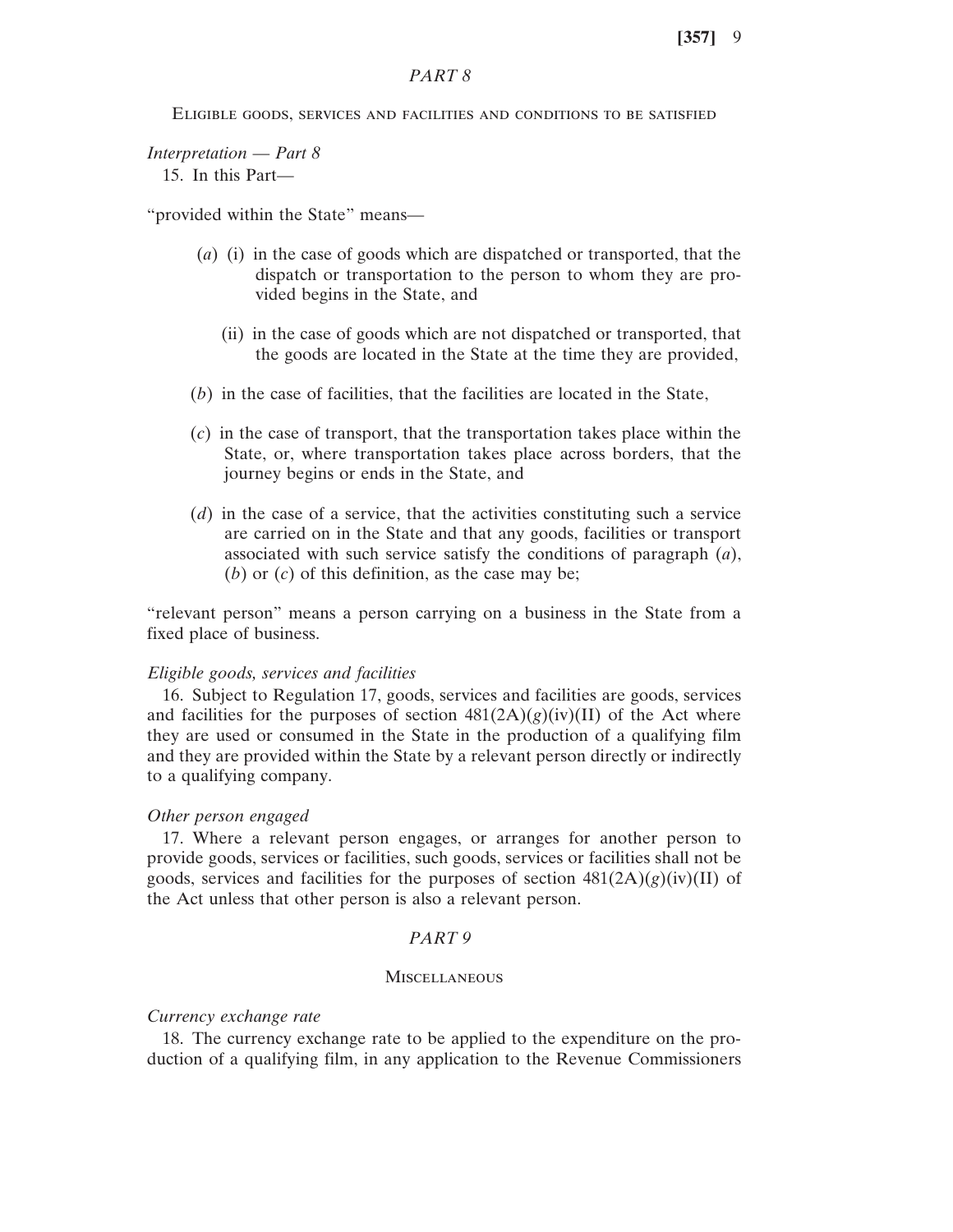for a certificate under section 481 of the Act or in any compliance report submitted in accordance with Regulation 12, shall be the currency exchange rate at the time of application or such other currency exchange rate as the Revenue Commissioners may, having regard to any particular circumstances, consider just and equitable.

## *PART 10*

## **REVOCATION**

*Revocation*

19. The Film Regulations 2004 (S.I. No. 869 of 2004) are revoked.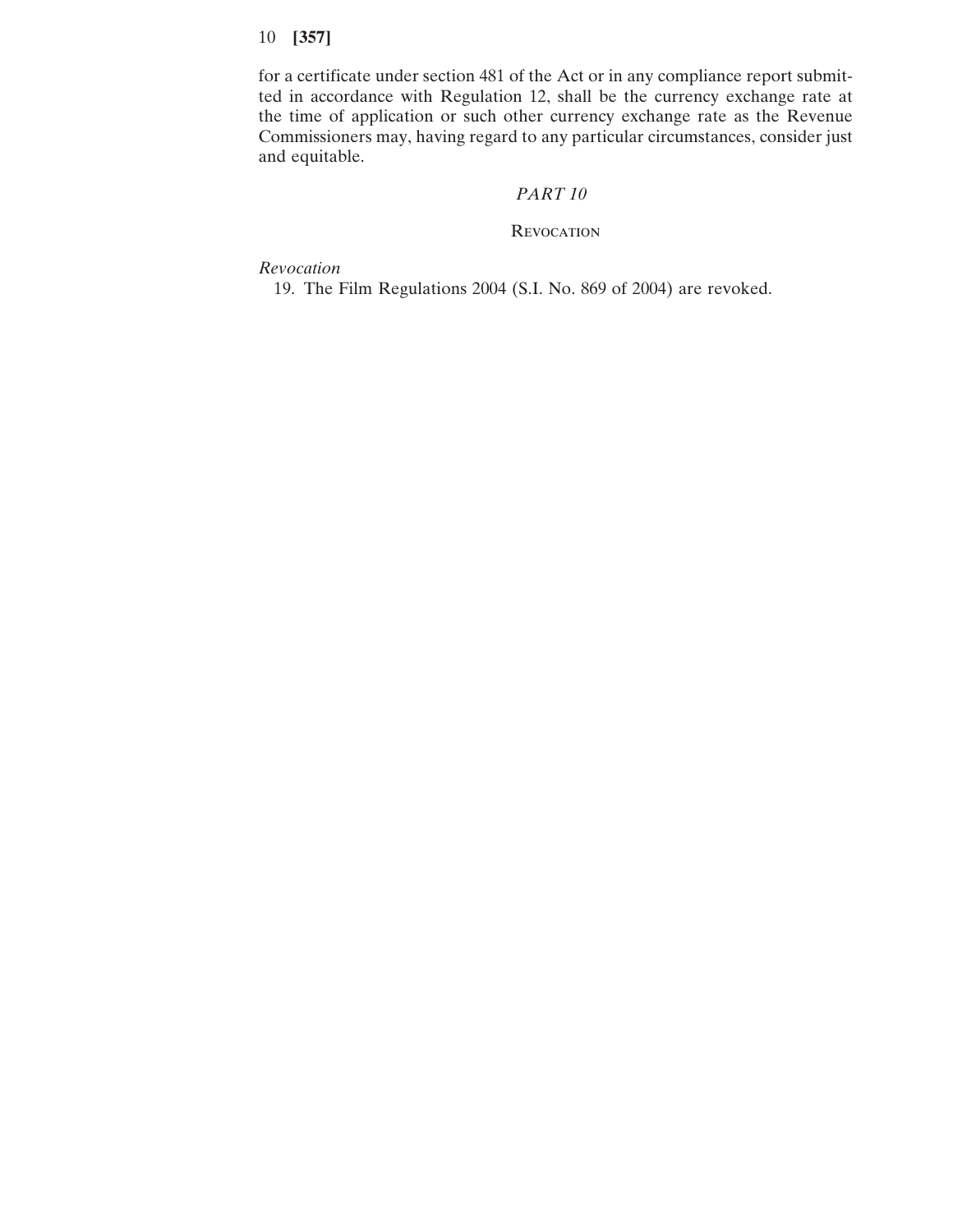## SCHEDULE 1

## Documentation to accompany an application made for a certificate under section 481(2A) of the Act

- 1. Tab A Covering letter of application.
- 2. Tab B Memorandum and Articles of Association of the Qualifying Company.
- 3. Tab C Certificate of Incorporation of the Qualifying Company.
- 4. Tab D Track record and CVs for Producer, Director, Writer(*s*).
- 5. Tab E Synopsis of Film.
- 6. Tab F Completed Screenplay, Sample Television Scripts or Storyboard.
- 7. Tab G Production Schedule.
- 8. Tab H Screenplay and Writers' Agreements and Option Agreement.
- 9. Tab I Production, Financing and Distribution Agreement.
- 10. Tab J Production Budget, including—
	- (*a*) a top sheet production expenditure summary,
	- (*b*) details of each element of expenditure that may be accepted by the Revenue Commissioners as expenditure on the production of a qualifying film, including details of any such expenditure incurred—
		- (i) directly in the State on the employment of eligible individuals, and
		- (ii) on the provision of eligible goods, services and facilities.
- 11. Tab K Confirmation that no agreements, arrangements or understandings exist or are proposed that would impact on investor risk.
- 12. Tab L Appendix A Schedule of Fees.
- 13. Tab M Letters of intent and, if applicable, letters of commitment from sources of funding other than relevant investments.
- 14. Tab N Pre-Sales and Distribution Agreements.
- 15. Tab O Completion Bond Contract, if applicable.
- 16. Tab P Appendix B Person Hours Schedule.
- 17. Tab Q Full List of Heads of Departments.
- 18. Tab R Other relevant agreements and documentation.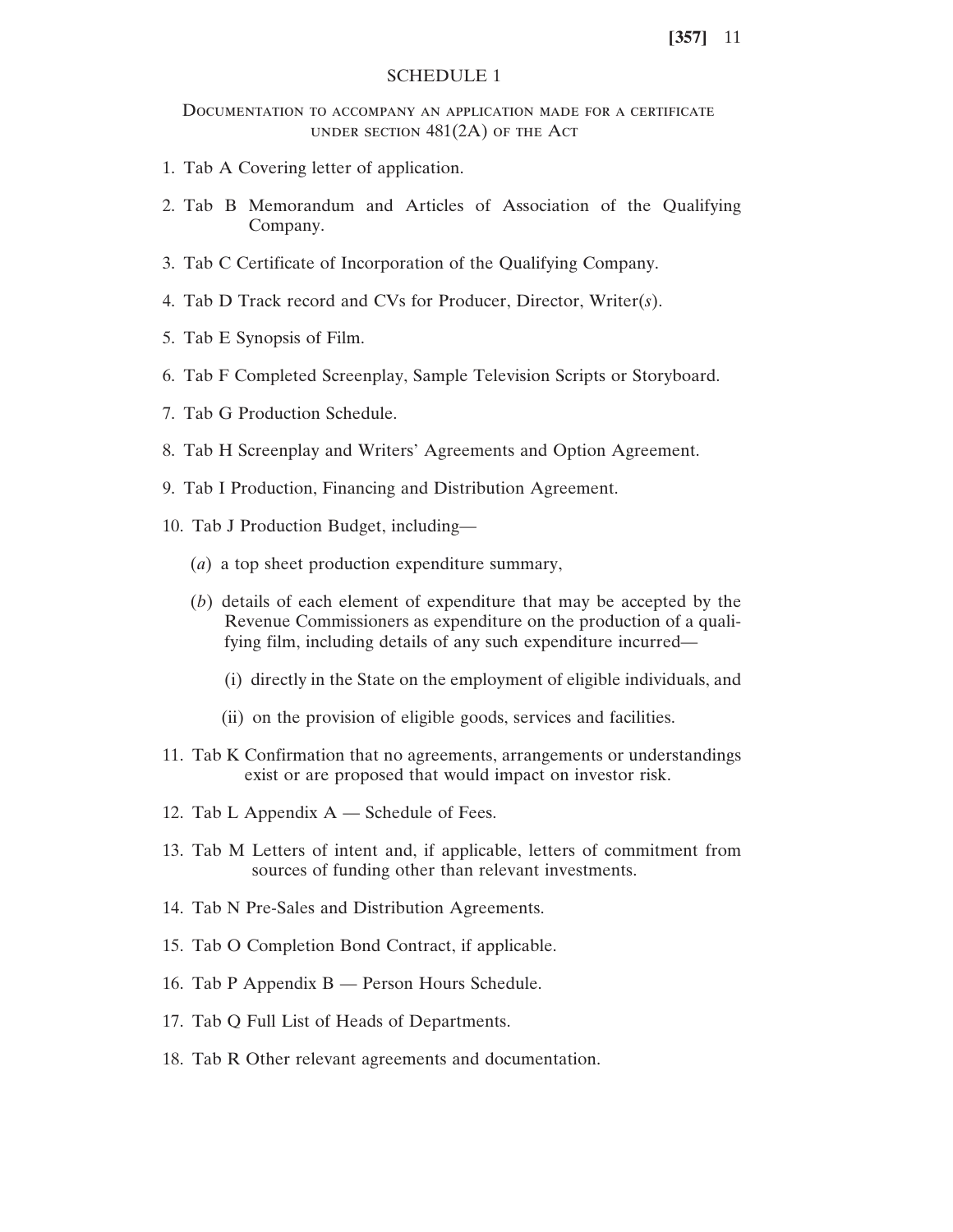- 19. Tab S A diagram detailing all the parties involved, their respective responsibilities and the flow of funds between them.
- 20. Tab T Details of any issues that might impact on the conditions for relief under section 481 of the Act.
- 21. Tab U Where any agreements requested above are unavailable at the time of application, an outline of the proposed agreements, including details of the purpose of each agreement.
- 22. Tab V Confirmation that no financial arrangements of a type referred to in section  $481(2C)(b)$  of the Act exist or are proposed.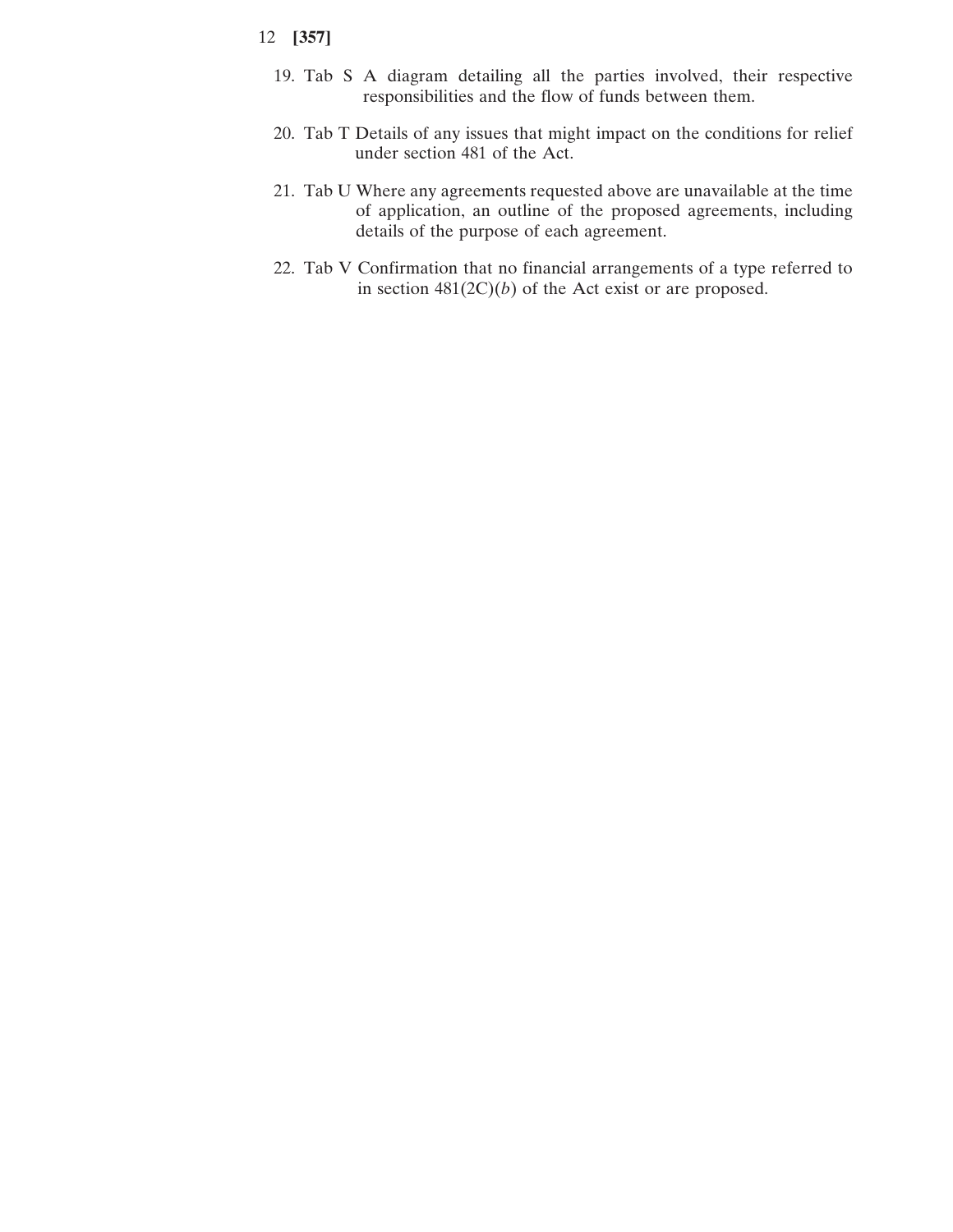## SCHEDULE 2

## Categories of films eligible for certification by the Revenue **COMMISSIONERS**

- 1. Feature film.
- 2. Television drama.
- 3. Animation (whether computer generated or otherwise, but excluding computer games).
- 4. Creative documentary, where the project—
	- (*a*) is based on an original theme, preferably demonstrated by a script or treatment, the design and style of which bear the undeniable stamp of creative originality and personal perspective,
	- (*b*) contains a certain timeless element so that there is no loss of interest when the event with which it may be linked has passed,
	- (*c*) involves production arrangements which give evidence of, in particular, a substantial period of preparation and a significant period devoted to post-production, and
	- (*d*) contains significant original filming and does not merely report information.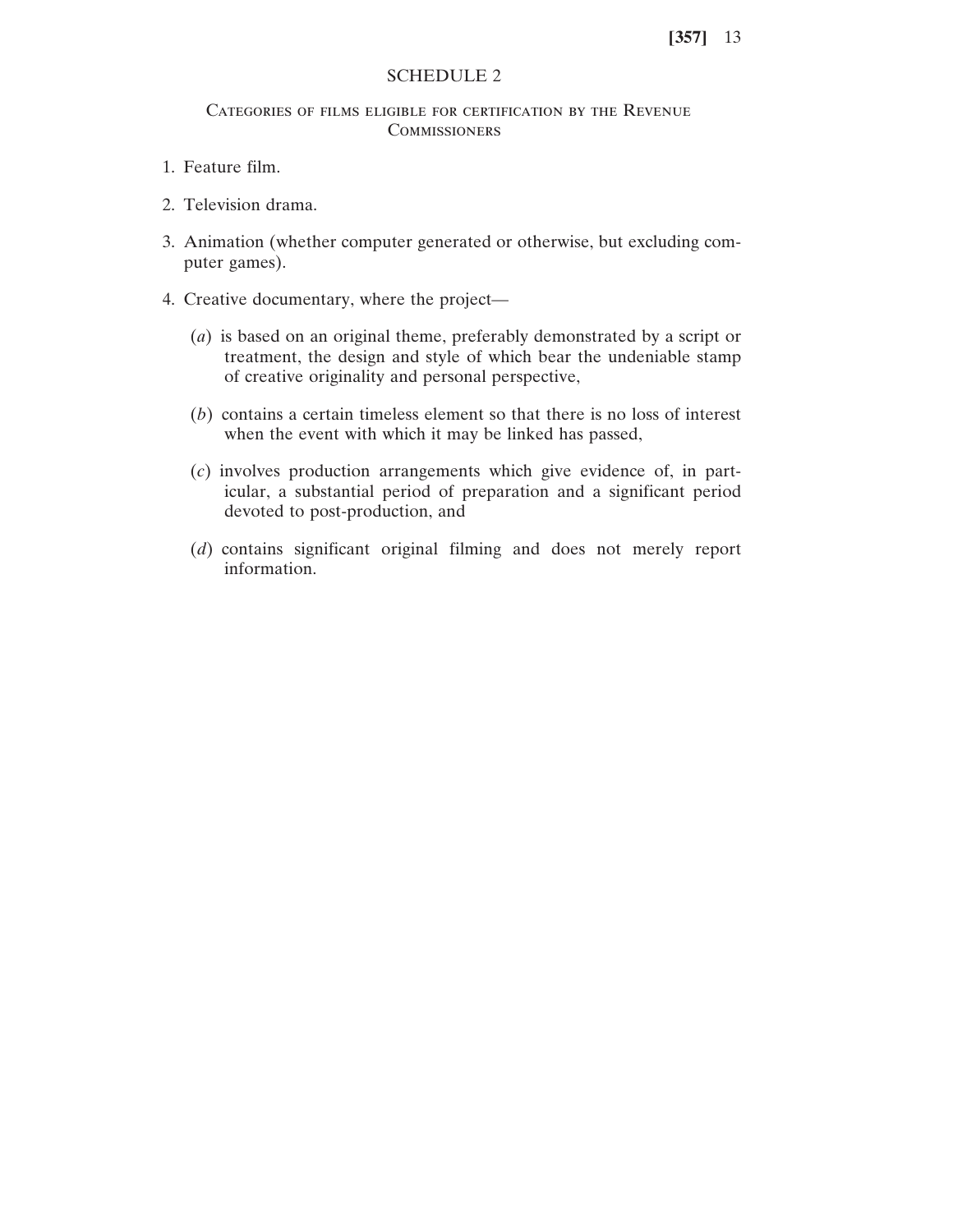## SCHEDULE 3

## Categories of films not eligible for certification by the Revenue **COMMISSIONERS**

Films comprising or substantially based on—

- (*a*) public or special performances staged for filming or otherwise,
- (*b*) sporting events,
- (*c*) games or competitions,
- (*d*) current affairs or talk shows,
- (*e*) demonstration programmes for tasks, hobbies or projects,
- (*f*) review, magazine style or lifestyle programmes,
- (*g*) unscripted or reality type programmes, or
- (*h*) product produced in-house by a broadcaster or for domestic consumption in one country.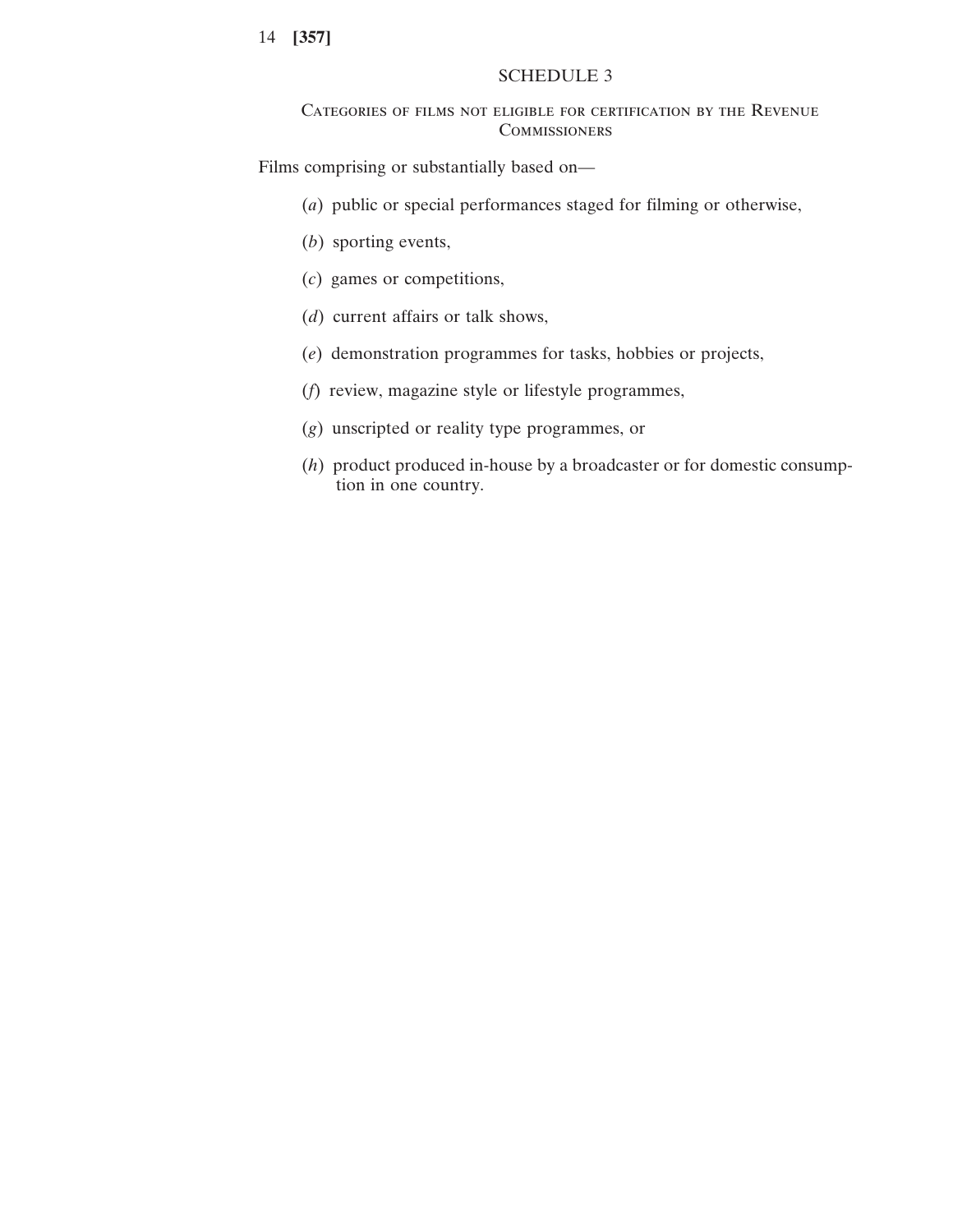## SCHEDULE 4

Documents to accompany a compliance report in relation to a qualifying FILM

- 1. Evidence that the film has been shown in a commercial cinema or television or has been commercially distributed in DVD or Video format.
- 2. A copy of the film in DVD or VHS PAL format or such other format as may be specified in the certificate issued by the Revenue Commissioners in relation to the film.
- 3. A report by the qualifying company's auditors for the purposes of the certificate issued under section 481 of the Act, which includes—
	- (*a*) details of the amount of money expended directly in the State on the employment of eligible individuals and on the provision of eligible goods, services and facilities, itemised in accordance with the top sheet production expenditure summary,
	- (*b*) details of the amount of the entire production expenditure on the qualifying film, itemised in accordance with the top sheet production expenditure summary,
	- (*c*) a statement—
		- (i) of the amount raised by the qualifying company under section 481 of the Act,
		- (ii) that the amount raised by the qualifying company under section 481 of the Act, was expended by the qualifying company on—
			- (I) the employment of eligible individuals and,
			- (II) the provision of certain goods, services and facilities, as set out in these Regulations,

as required by the certificate issued by the Revenue Commissioners to the qualifying company, and

- (iii) that the amount raised by the qualifying company under section 481 of the Act, was not in excess of the amount of relevant investments specified in the certificate issued by the Revenue Commissioners under section 481 of the Act, to the qualifying company,
- (*d*) details of any outstanding creditors or any other amounts due by the qualifying company at the date of the auditors' report,
- (*e*) in a case where a payment of an amount equal to at least 30 per cent of the relevant investments was made by the qualifying company to any person or to a group of 2 or more persons, who are connected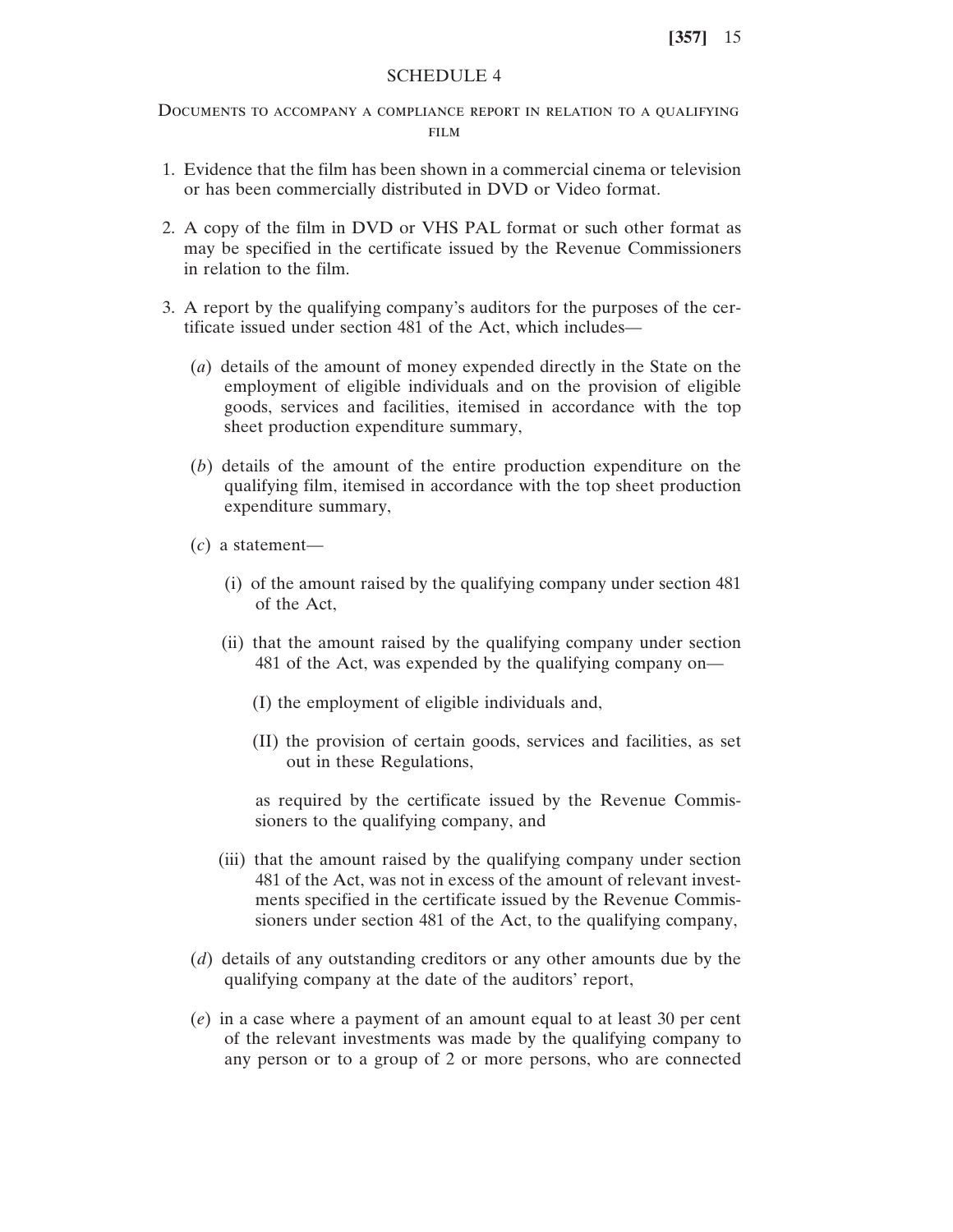(within the meaning of section 10 of the Act) with each other, details of:

- (i) the identity of that person or persons;
- (ii) the nature of the goods, services or facilities provided by that person or persons to the qualifying company; and
- (iii) the amount or amounts paid to that person or persons;
- (*f*) details of any foreign currency rates used,
- (*g*) details of any related party transactions in accordance with generally accepted accounting principles,
- (*h*) a statement that no significant relevant events have occurred since the date notified to Revenue, in accordance with Regulation 10, which would alter, to any material extent, the figures or confirmations contained therein, and
- (*i*) the date upon which the completed qualifying film is first delivered to any financier or distributor of the qualifying film.
- 4. Details of the source of all amounts used to finance the entire production expenditure on the qualifying film, including any payments to allowable investor companies or qualifying individuals in respect of relevant investments.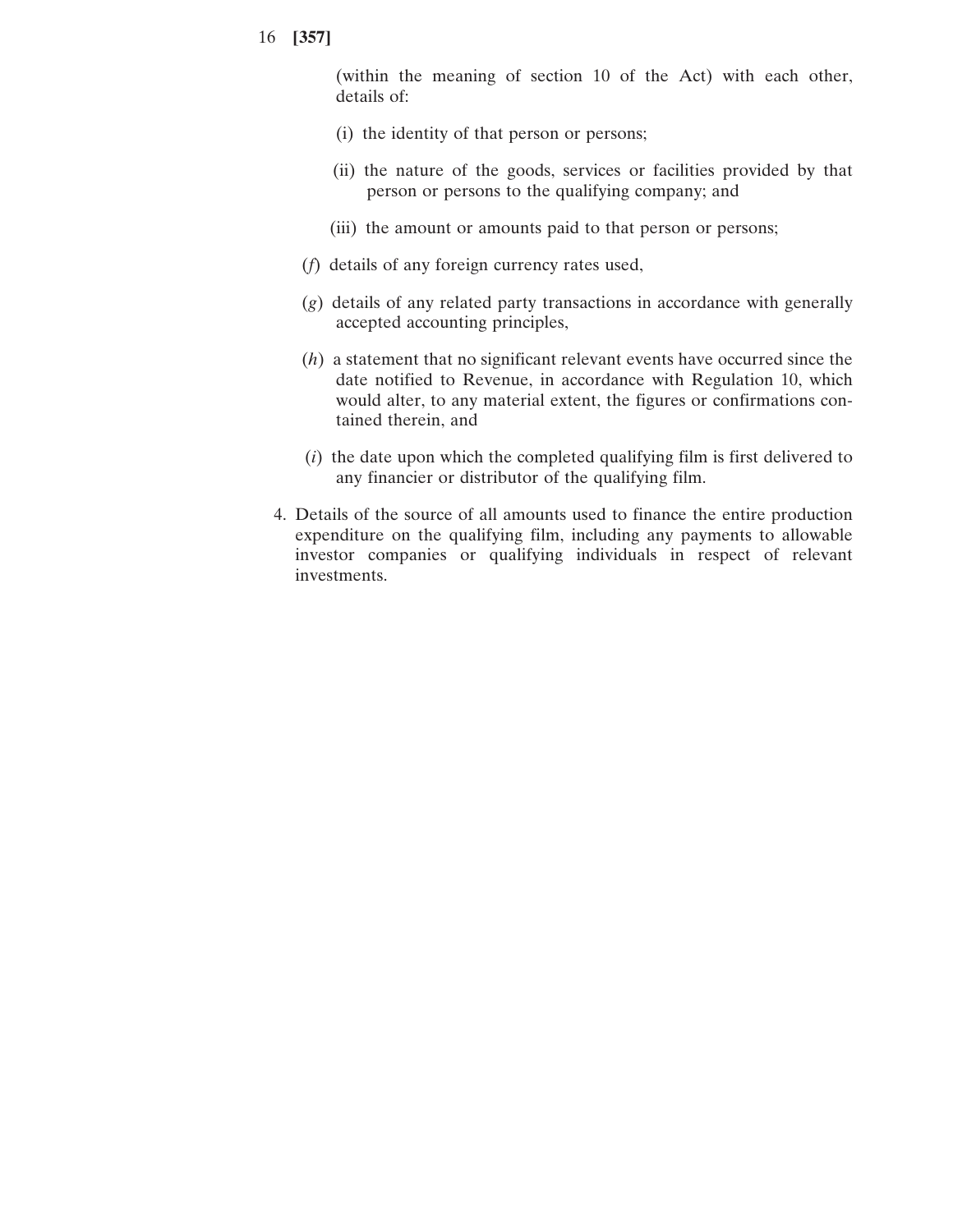The Minister for Arts, Sport and Tourism consents to the making of these Regulations, insofar as they relate to the matters to be considered regarding the issue of authorisations under subsection (2) of section 481.

GIVEN under the Official Seal of the Minister for Arts, Sport and Tourism, L.S. 3 June 2008

> MARTIN CULLEN. Minister for Arts, Sport and Tourism.

The Minister for Finance consents to the making of these Regulations.



GIVEN under the Official Seal of the Minister for Finance, 8 July 2008

BRIAN LENIHAN. Minister for Finance.

GIVEN under my hand, 2 September 2008

> JOSEPHINE FEEHILY. Revenue Commissioner.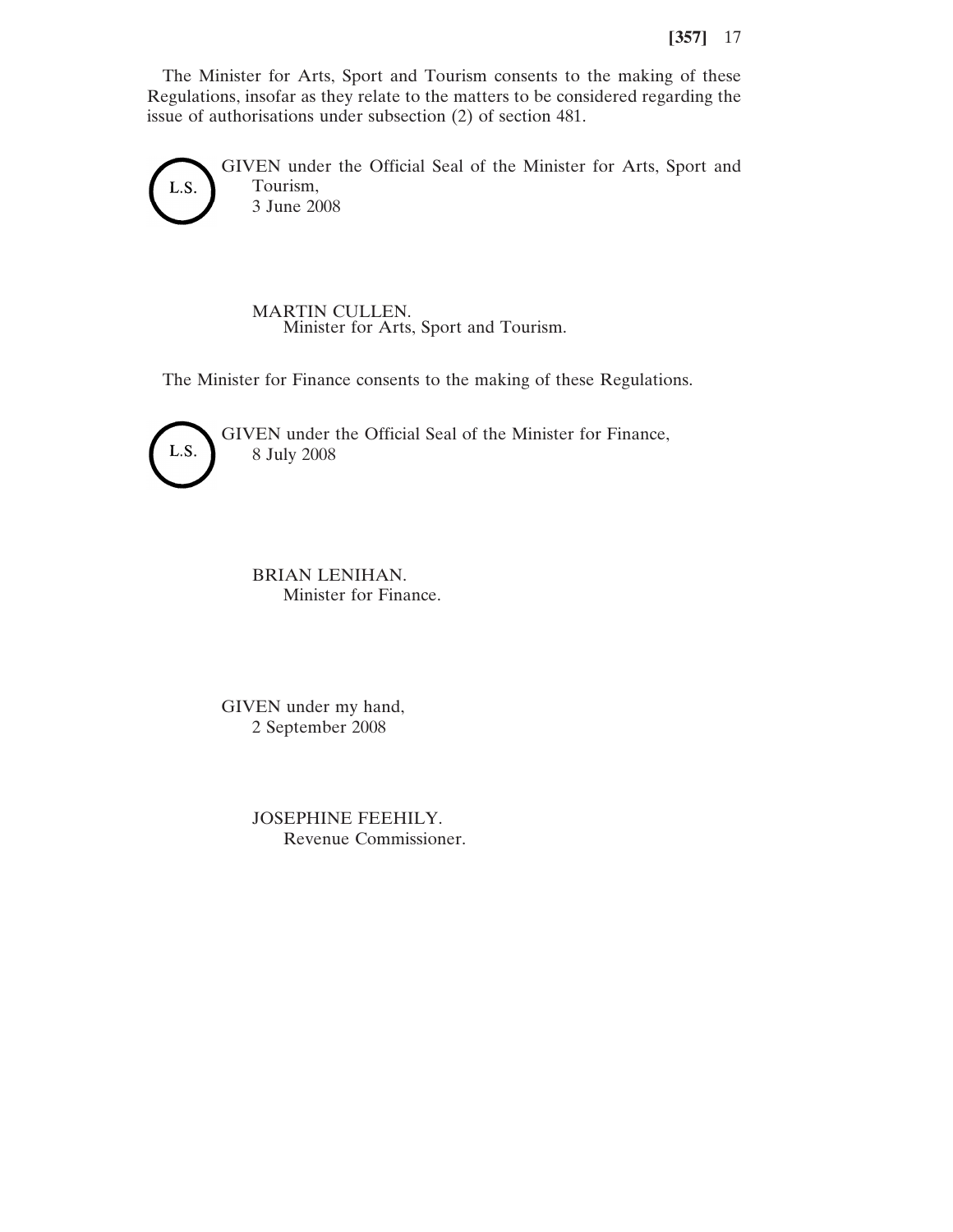## EXPLANATORY NOTE.

*(This note is not part of the Instrument and does not purport to be legal interpretation*) Film Regulations 2008

These regulations which are made by the Revenue Commissioners under the provisions of section 481 of the Taxes Consolidation Act 1997, deal with certain administrative arrangements, which are already provided for in Guidance Notes issued in October 2005 and July 2006. The Regulations give legal certainty to Revenue's practice of requesting additional information and for the provision of more detailed certification by the auditors of the qualifying company.

The changes provide for, among other things, amending the requirement to submit an application under section 481 of the Taxes Consolidation Act 1997 of 7 days in advance of the earlier of—

- (*a*) the commencement of the raising of relevant investments, or
- (*b*) the commencement of principal photography, the first animation drawings or the first model movement, as the case may be,

to 21 days.

These regulations replace Film Regulations 2004. They apply to applications made on or after 12 September 2008.